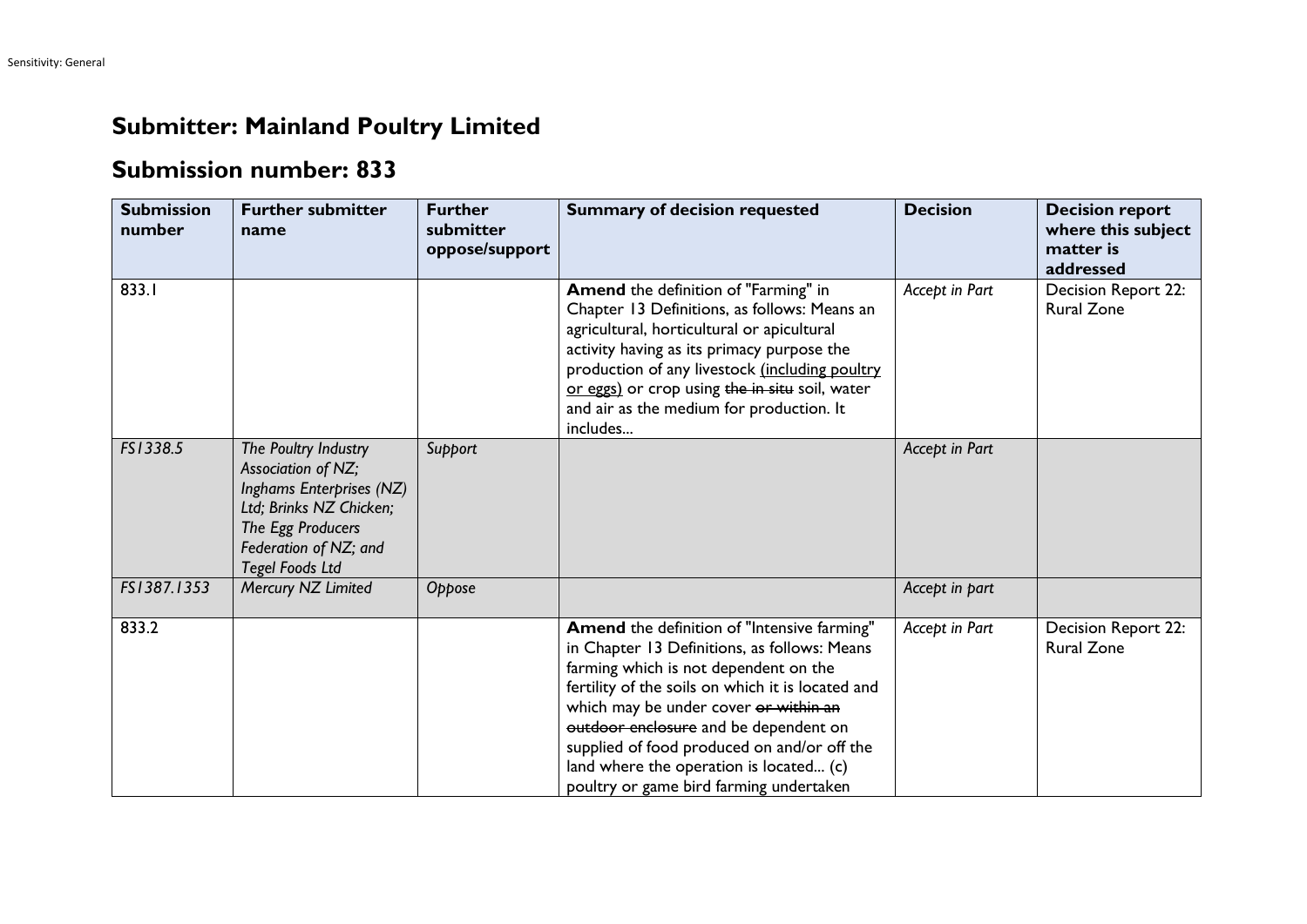| <b>Submission</b><br>number | <b>Further submitter</b><br>name                                                                                                                                          | <b>Further</b><br>submitter<br>oppose/support | <b>Summary of decision requested</b>                                                                                                                                                                                                                                                                       | <b>Decision</b> | <b>Decision report</b><br>where this subject<br>matter is<br>addressed |
|-----------------------------|---------------------------------------------------------------------------------------------------------------------------------------------------------------------------|-----------------------------------------------|------------------------------------------------------------------------------------------------------------------------------------------------------------------------------------------------------------------------------------------------------------------------------------------------------------|-----------------|------------------------------------------------------------------------|
|                             |                                                                                                                                                                           |                                               | wholly or principally within sheds or other<br>shelters or buildings; (d) free-range poultry or<br>game bird farming while inside an enclosure.                                                                                                                                                            |                 |                                                                        |
| FS1338.7                    | The Poultry Industry<br>Association of NZ;<br>Inghams Enterprises (NZ)<br>Ltd; Brinks NZ Chicken;<br>The Egg Producers<br>Federation of NZ; and<br><b>Tegel Foods Ltd</b> | Support                                       |                                                                                                                                                                                                                                                                                                            | Accept in Part  |                                                                        |
| FS1316.26                   | Alstra (2012) Limited                                                                                                                                                     | Support                                       |                                                                                                                                                                                                                                                                                                            | Accept in Part  |                                                                        |
| 833.3                       |                                                                                                                                                                           |                                               | Add a new rule to Rule 22.1.2 Permitted<br>Activity to provide for Poultry farming as a<br>permitted activity where it can meet the<br>performance standards for permitted farming<br>activities.                                                                                                          | Accept in Part  | <b>Decision Report 22:</b><br><b>Rural Zone</b>                        |
| FS1308.156                  | The Surveying Company                                                                                                                                                     | Support                                       |                                                                                                                                                                                                                                                                                                            | Accept in Part  |                                                                        |
| FS1379.345                  | <b>Hamilton City Council</b>                                                                                                                                              | Oppose                                        |                                                                                                                                                                                                                                                                                                            | Accept in part  |                                                                        |
| FS1387.1354                 | Mercury NZ Limited                                                                                                                                                        | Oppose                                        |                                                                                                                                                                                                                                                                                                            | Accept in part  |                                                                        |
| 833.4                       |                                                                                                                                                                           |                                               | Amend Policy 5.3.2 (a)(i) Productive rural<br>activities, as follows: Recognise and protect<br>the continued operation of the rural<br>environment as a productive working<br>environment by: (i) Recognising that buildings<br>and structures associated with farming,<br>intensive farming, and Forestry | Accept in Part  | Decision Report 22:<br><b>Rural Zone</b>                               |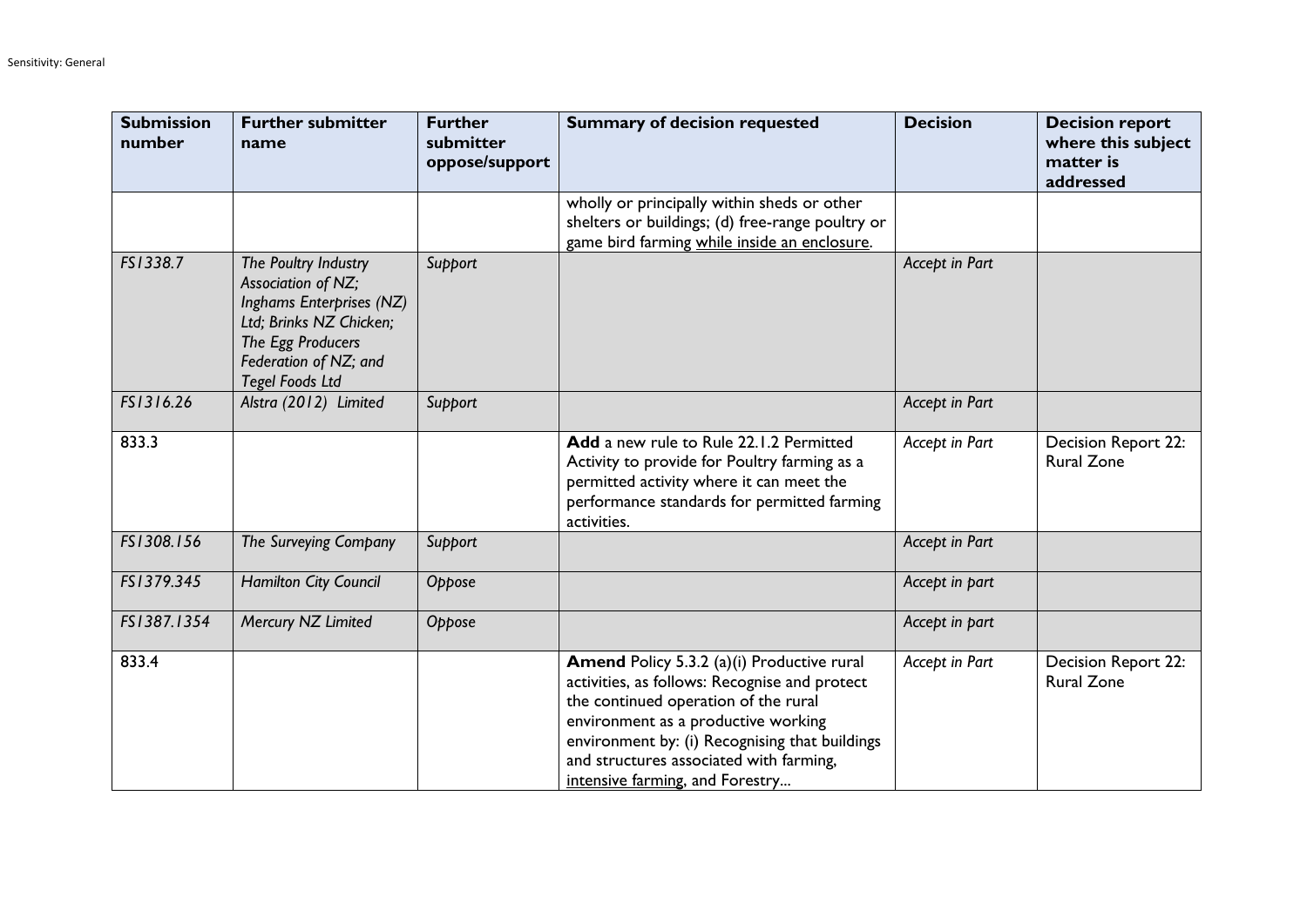| <b>Submission</b><br>number | <b>Further submitter</b><br>name                                                                                                                                          | <b>Further</b><br>submitter<br>oppose/support | <b>Summary of decision requested</b>                                                                                                                                                                                                                                                                                                                                                                                                                                                                                                                                                                                                                                                                                                                                                                                                                                                                                                                     | <b>Decision</b> | <b>Decision report</b><br>where this subject<br>matter is<br>addressed |
|-----------------------------|---------------------------------------------------------------------------------------------------------------------------------------------------------------------------|-----------------------------------------------|----------------------------------------------------------------------------------------------------------------------------------------------------------------------------------------------------------------------------------------------------------------------------------------------------------------------------------------------------------------------------------------------------------------------------------------------------------------------------------------------------------------------------------------------------------------------------------------------------------------------------------------------------------------------------------------------------------------------------------------------------------------------------------------------------------------------------------------------------------------------------------------------------------------------------------------------------------|-----------------|------------------------------------------------------------------------|
| FS1316.9                    | Alstra (2012) Limited                                                                                                                                                     | Support                                       |                                                                                                                                                                                                                                                                                                                                                                                                                                                                                                                                                                                                                                                                                                                                                                                                                                                                                                                                                          | Accept in Part  |                                                                        |
| FS1338.1                    | The Poultry Industry<br>Association of NZ;<br>Inghams Enterprises (NZ)<br>Ltd; Brinks NZ Chicken;<br>The Egg Producers<br>Federation of NZ; and<br><b>Tegel Foods Ltd</b> | Support                                       |                                                                                                                                                                                                                                                                                                                                                                                                                                                                                                                                                                                                                                                                                                                                                                                                                                                                                                                                                          | Accept in Part  |                                                                        |
| FS1076.10                   | <b>New Zealand Pork</b><br><b>Industry Board</b>                                                                                                                          | Support                                       |                                                                                                                                                                                                                                                                                                                                                                                                                                                                                                                                                                                                                                                                                                                                                                                                                                                                                                                                                          | Accept in Part  |                                                                        |
| 833.5                       |                                                                                                                                                                           |                                               | Add a new permitted activity to Rule 22.1.2<br>Permitted Activities, as follows: Intensive<br>farming limited to poultry farming Conditions:<br>(a) For housed poultry buildings are set back<br>at least: (i) 50 metres from any site boundary<br>(other than a road boundary); and (ii) 300<br>metres from a sensitive activity; and (iii) 500<br>metres from any boundary of a Residential,<br>Village and Country Living Zone; (iv) Building<br>coverage does not exceed 10% of the site.<br>Rule 22.3.6 (Building Coverage does not<br>apply; (v) Building height does not exceed<br>15m. Rule 22.3.4 (Building Height) does not<br>apply; (b) It is not located in: (i) An<br>Outstanding Natural Feature; (ii) An<br>Outstanding Natural Landscape; (iii) A<br>Significant Amenity Landscape; (iv) An<br>Outstanding Natural Character Area; or (v) A<br>High Natural Area OR Add a new permitted<br>activity to Rule 22.1.2 Permitted Activities | Accept in Part  | Decision Report 22:<br><b>Rural Zone</b>                               |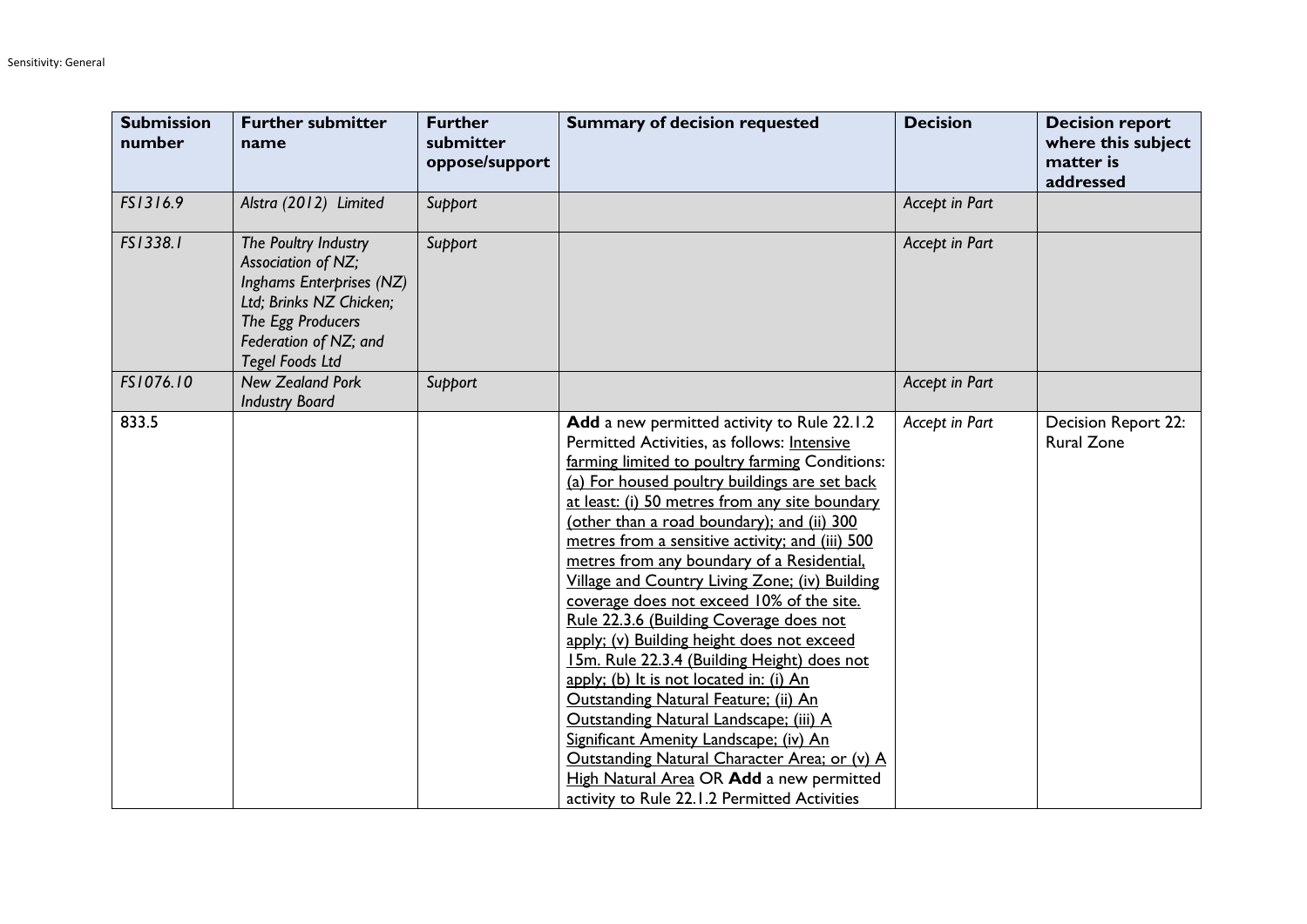| <b>Submission</b><br>number | <b>Further submitter</b><br>name                                                                                                                                          | <b>Further</b><br>submitter<br>oppose/support | <b>Summary of decision requested</b>                                                                                                                                                                                                                                                                                            | <b>Decision</b> | <b>Decision report</b><br>where this subject<br>matter is<br>addressed |
|-----------------------------|---------------------------------------------------------------------------------------------------------------------------------------------------------------------------|-----------------------------------------------|---------------------------------------------------------------------------------------------------------------------------------------------------------------------------------------------------------------------------------------------------------------------------------------------------------------------------------|-----------------|------------------------------------------------------------------------|
|                             |                                                                                                                                                                           |                                               | that enables poultry farming as a permitted<br>activity that complies with the proposed<br>conditions specifically to the property at 64<br>Old Road, Orini, being Part Lot 1 DP 12365.                                                                                                                                         |                 |                                                                        |
| FS1379.346                  | Hamilton City Council                                                                                                                                                     | Oppose                                        |                                                                                                                                                                                                                                                                                                                                 | Accept in part  |                                                                        |
| FS1387.1355                 | Mercury NZ Limited                                                                                                                                                        | Oppose                                        |                                                                                                                                                                                                                                                                                                                                 | Accept in part  |                                                                        |
| 833.6                       |                                                                                                                                                                           |                                               | Amend Rule 22.1.3 RD1 Restricted<br>Discretionary Activity, to provide for poultry<br>farming where it does not comply with the<br>permitted activity conditions in Rule 22.1.2<br>Permitted Activities as proposed by the<br>submission; AND Amend Rule 22.1.5 D1<br>Discretionary Activities as a consequential<br>amendment. | Accept in Part  | Decision Report 22:<br><b>Rural Zone</b>                               |
| FS1338.12                   | The Poultry Industry<br>Association of NZ;<br>Inghams Enterprises (NZ)<br>Ltd; Brinks NZ Chicken;<br>The Egg Producers<br>Federation of NZ; and<br><b>Tegel Foods Ltd</b> | Support                                       |                                                                                                                                                                                                                                                                                                                                 | Accept in Part  |                                                                        |
| FS1387.1356                 | Mercury NZ Limited                                                                                                                                                        | Oppose                                        |                                                                                                                                                                                                                                                                                                                                 | Accept in part  |                                                                        |
| 833.7                       |                                                                                                                                                                           |                                               | Amend Rule 22.3.7.2P1 (a)(vii) Building<br>setback - sensitive land use, as follows: (vii)<br>300m from the any boundary of building on<br>another site containing an intensive farming<br>activity;                                                                                                                            | Accept          | Decision Report 22:<br><b>Rural Zone</b>                               |